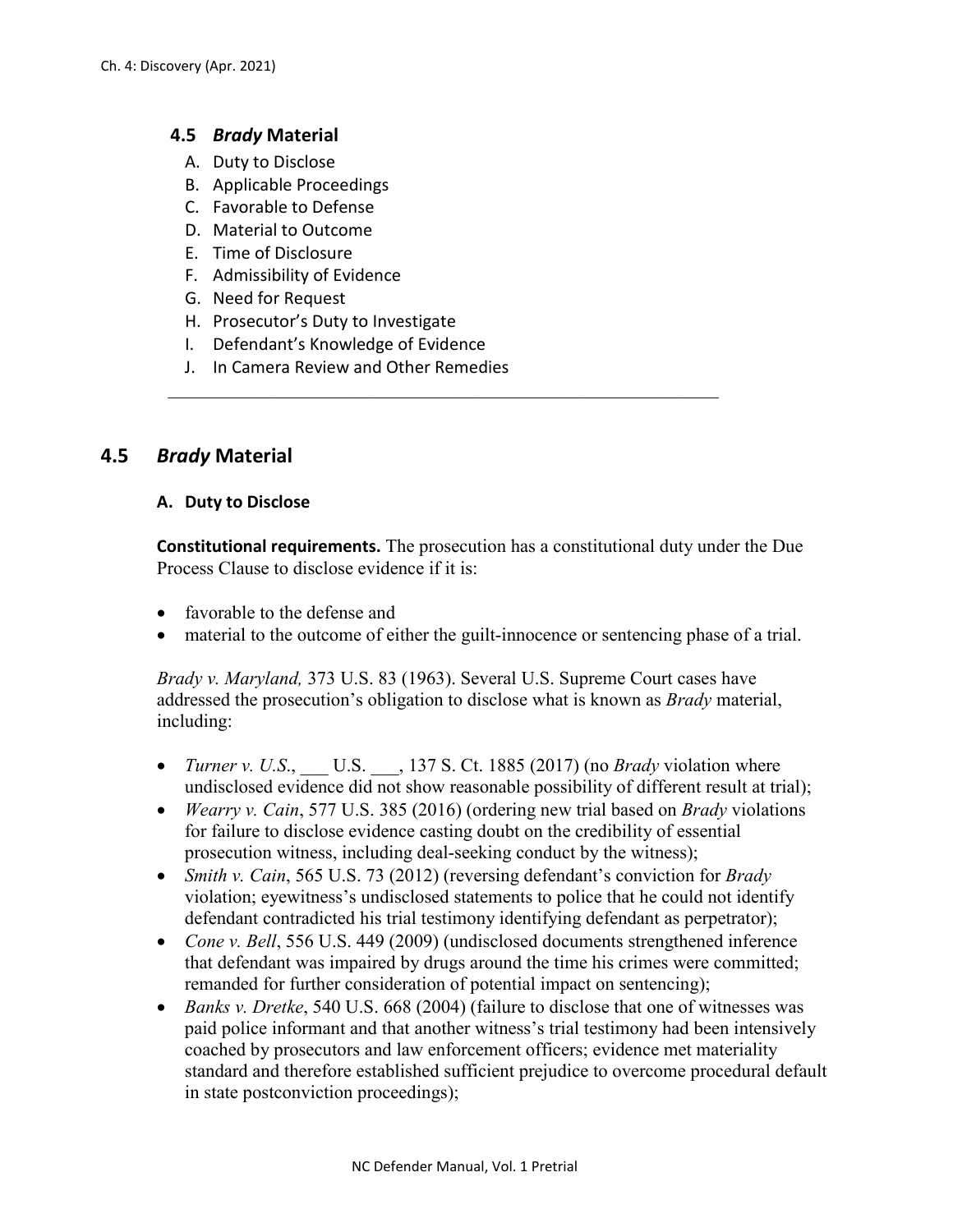- *Strickler v. Greene*, 527 U.S. 263 (1999) (contrast between witness's trial testimony of terrifying circumstances she observed and initial statement to detective describing incident as trivial established impeaching character of initial statement, which was not disclosed; evidence was not sufficiently material to outcome of proceedings and therefore did not establish sufficient prejudice to overcome procedural default);
- *Kyles v. Whitley*, 514 U.S. 419 (1995) (cumulative effect of undisclosed evidence favorable to defendant required reversal of conviction and new trial);
- *United States v. Bagley*, 473 U.S. 667 (1985) (favorable evidence includes impeachment evidence, in this instance, agreements by government to pay informants for information; remanded to determine whether nondisclosure warranted relief);
- *United States v. Agurs*, 427 U.S. 97 (1976) (nondisclosure of victim's criminal record to defense did not meet materiality standard and did not require relief in circumstances of case); and
- *Brady v. Maryland*, 373 U.S. 83 (1963) (violation of due process by failure of prosecutor to disclose statement that codefendant did actual killing; because statement would only have had impact on capital sentencing proceeding and not on guiltinnocence determination, case remanded for resentencing).

**North Carolina cases.** North Carolina cases granting *Brady* relief include: *State v. Best,*  376 N.C*.* 340 (2020) (undisclosed evidence of key witness statements and forensic reports contradicting the prosecution theory required new trial); *State v. Williams*, 362 N.C. 628 (2008) (dismissal upheld where State created and then destroyed a poster that was favorable to the defense, was material, and could have been used to impeach State's witness); *State v. Canady*, 355 N.C. 242 (2002) (defendant had right to know about informants in a timely manner so he could interview individuals and develop leads; new trial ordered); *State v. Sandy,* 248 N.C. App. 92 (2016) (finding *Brady* and due process violations for failure to disclose criminal activity of victim and failure to correct false testimony); *State v. Absher*, 207 N.C. App. 377 (2010) (unpublished) (dismissing case for destruction of evidence); *State v. Barber*, 147 N.C. App. 69 (2001) (finding *Brady*  violation for State's failure to disclose cell phone records showing that person made several calls to decedent's house the night of his death, which would have bolstered defense theory that person had threatened decedent with arrest shortly before his death and that defendant committed suicide); *see also infra* § 4.6A, Evidence in Possession of Third Parties (discussing cases in which North Carolina courts found that evidence in possession of third parties was favorable and material and nondisclosure violated due process).

North Carolina also recognizes that prosecutors have an ethical obligation to disclose exculpatory evidence to the defense. N.C. [STATE BAR REV'D RULES OF PROF'L CONDUCT](https://www.ncbar.gov/for-lawyers/ethics/rules-of-professional-conduct/rule-38-special-responsibilities-of-a-prosecutor/)  [R. 3.8\(d\)](https://www.ncbar.gov/for-lawyers/ethics/rules-of-professional-conduct/rule-38-special-responsibilities-of-a-prosecutor/) (prosecutor has duty to make timely disclosure to defense of all evidence that tends to negate guilt or mitigate offense or sentence); *see also* N.C. CONST. art 1, sec. 19 (Law of Land Clause), sec. 23 (rights of accused).

Sample motions for *Brady*/exculpatory material are available in the [Adult Criminal](https://www.ncids.org/adult-criminal-cases/adult-criminal-motions/)  [Motions](https://www.ncids.org/adult-criminal-cases/adult-criminal-motions/) section of the IDS website.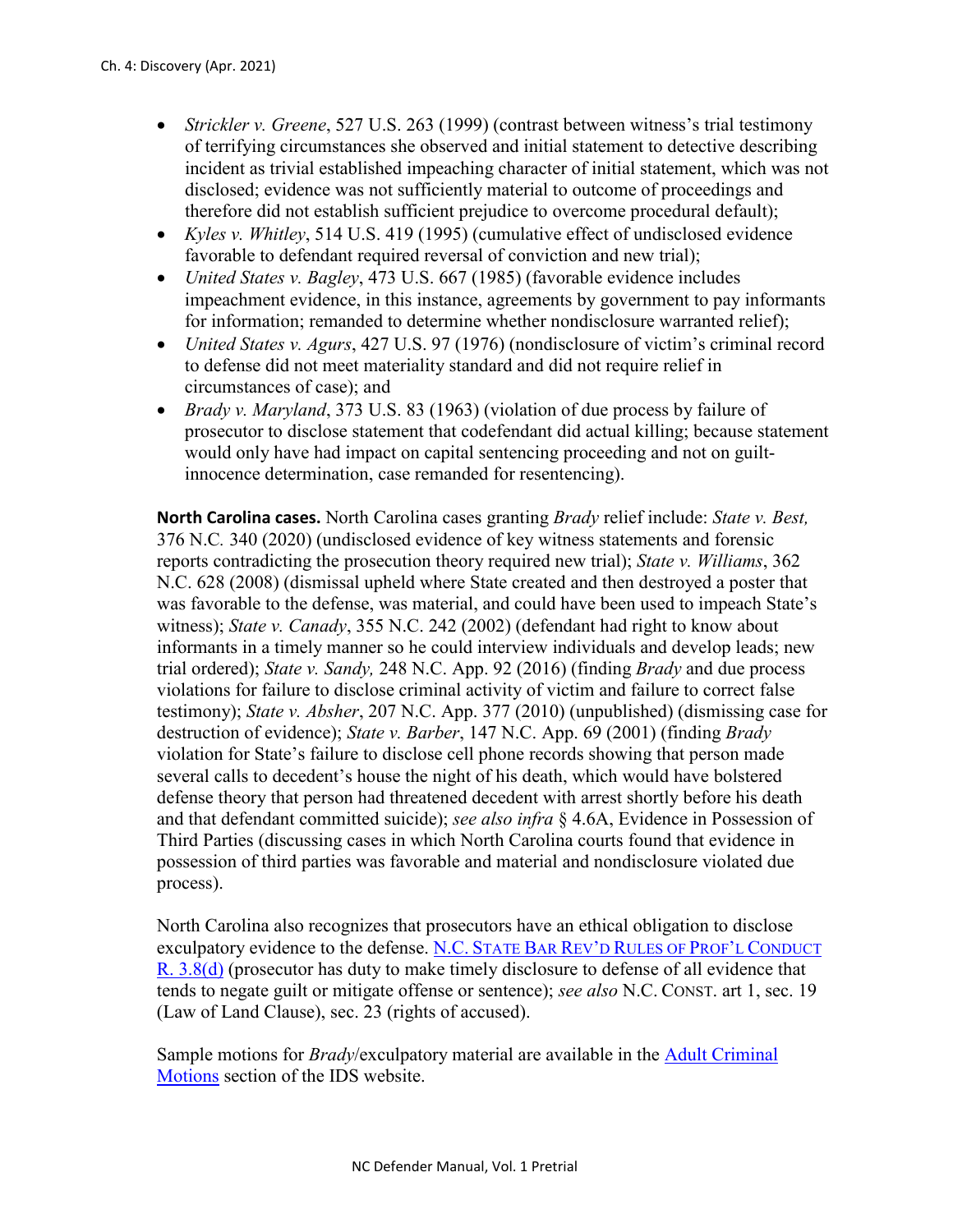# **B. Applicable Proceedings**

The due process right to disclosure of favorable, material evidence applies to guiltinnocence determinations and sentencing. *See Brady v. Maryland,* 373 U.S. 83, 87 (1963) (nondisclosure "violates due process where the evidence is material either to guilt or to punishment"); *see also Cone v. Bell*, 556 U.S. 449 (2009) (applying *Brady* to capital sentencing); *Basden v. Lee*, 290 F.3d 602 (4th Cir. 2002) (confirming that *Brady* applies to sentencing phase).

*Brady* may give defendants the right to exculpatory evidence for suppression hearings. *See United States v. Barton*, 995 F.2d 931 (9th Cir. 1993) (holding that *Brady* applies to suppression hearing involving challenge to truthfulness of allegations in affidavit for search warrant). *But cf. United States v. Stott*, 245 F.3d 890 (7th Cir. 2001) (noting that there is not a consensus among federal circuit courts as to whether *Brady* applies to suppression hearings), *amended on rehearing in part on other grounds*, 15 F. App'x 355 (7th Cir. 2001).

A constitutional violation also may result from nondisclosure when the defendant pleads guilty or pleads not guilty by reason of insanity. *See White v. United States*, 858 F.2d 416 (8th Cir. 1988) (violation may affect whether *Alford* guilty plea was knowing and voluntary); *Miller v. Angliker*, 848 F.2d 1312 (2d Cir. 1988) (to same effect for plea of not guilty by reason of insanity); *Campbell v. Marshall*, 769 F.2d 314 (6th Cir. 1985) (to same effect for guilty plea); *see also* 6 LAFAVE, CRIMINAL PROCEDURE § 24.3(b), at 449– 55 (discussing split in authority among courts). The U.S. Supreme Court has held, however, that *Brady* does not require disclosure of impeachment information before a defendant enters into a plea arrangement. *See United States v. Ruiz*, 536 U.S. 622 (2002) (stating that impeachment information relates to the fairness of a trial, not to the voluntariness of a plea); *State v. Allen*, 222 N.C. App. 707 (2012) (following *Ruiz*).

The U.S. Supreme Court has said that "*Brady* is the wrong framework" for analyzing whether a defendant in postconviction proceedings has the right to obtain physical evidence from the State for DNA testing. *Dist. Attorney's Office for Third Judicial Dist. v. Osbourne*, 557 U.S. 52, 69 (2009). Rather, in assessing the adequacy of a state's postconviction procedures, including the right to postconviction discovery, the question is whether the procedures are "fundamentally inadequate to vindicate the substantive rights provided." *Id.* (finding that Alaska's procedures were not inadequate). For a discussion of North Carolina's post-conviction discovery procedures, see *supra* § 4.1F, Postconviction Cases, and §4.4F, Biological Evidence.

#### **C. Favorable to Defense**

To trigger the prosecution's duty under the Due Process Clause, the evidence first must be favorable to the defense. The right is broad. Favorable evidence includes evidence that tends to negate guilt, mitigate an offense or sentence, *or* impeach the truthfulness of a witness or reliability of evidence. The defendant does not have a constitutional right to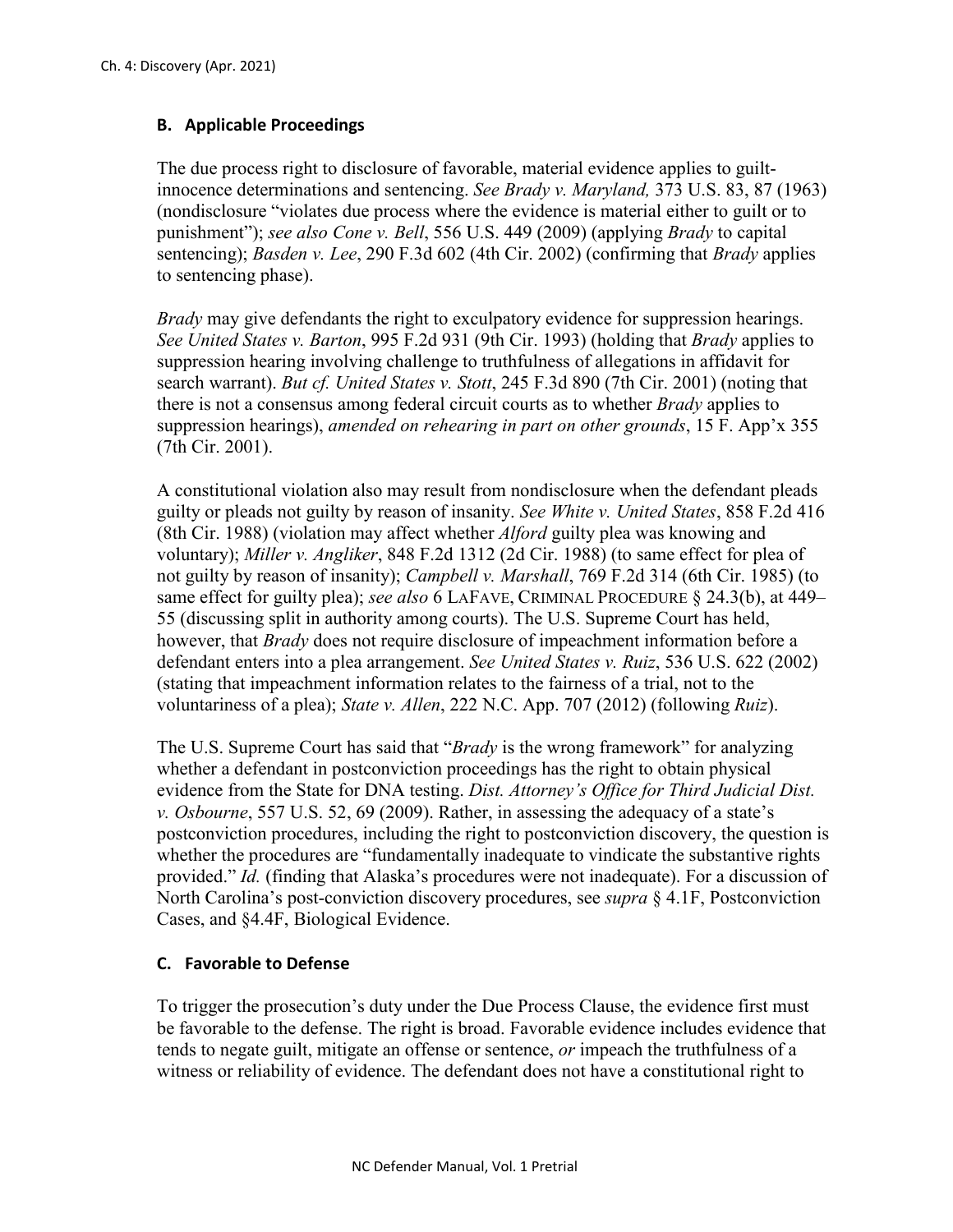discovery of inculpatory evidence. Some generally-recognized categories of favorable evidence are discussed below.

**Impeachment evidence.** The courts have recognized that favorable evidence includes several different types of impeachment evidence, including:

- False statements of a witness. *See United States v. Minsky*, 963 F.2d 870 (6th Cir. 1992).
- Prior inconsistent statements. *See Jacobs v. Singletary*, 952 F.2d 1282 (11th Cir. 1992); *Chavis v. North Carolina*, 637 F.2d 213 (4th Cir. 1980); *see also United States v. Service Deli Inc.*, 151 F.3d 938 (9th Cir. 1998) (attorney's handwritten notes taken during interview with key witness constituted *Brady* evidence and new trial required where government provided typewritten summary instead of notes).
- Bias of a witness. *See Reutter v. Solem*, 888 F.2d 578 (8th Cir. 1989) (State's witness had applied for sentence commutation); *United States v. Sutton*, 542 F.2d 1239 (4th Cir. 1976) (threat of prosecution if witness did not testify); *see also State v. Prevatte*, 346 N.C. 162 (1997) (reversible error to preclude defendant from cross-examining witness about pending criminal charges, which gave State leverage over witness).
- Witness's capacity to observe, perceive, or recollect. *See Jean v. Rice*, 945 F.2d 82 (4th Cir. 1991) (failure to disclose that State's witnesses had been hypnotized); *see also State v. Williams*, 330 N.C. 711 (1992) (defendant had right to cross-examine witness about drug habit and mental problems to cast doubt on witness's capacity to observe and recollect).
- Psychiatric evaluations of witness. *See State v. Thompson*, 187 N.C. App. 341 (2007) (impeachment information may include prior psychiatric treatment of witness; records that were made part of record on appeal did not contain material, favorable evidence); *Chavis v. North Carolina*, 637 F.2d 213 (4th Cir. 1980) (evaluation of witness); *see also United States v. Spagnoulo*, 960 F.2d 990 (11th Cir. 1992) (evaluation of defendant). *But cf. State v. Lynn*, 157 N.C. App. 217, 219–23 (2003) (upholding denial of motion to require State to determine identity of any mental health professionals who had treated witness).

**Prior convictions and other misconduct.** A significant subcategory of impeachment evidence is evidence of a witness's criminal convictions or other misconduct. *See, e.g., State v. Kilpatrick*, 343 N.C. 466, 471–72 (1996) (witnesses did not have significant criminal record so nondisclosure was not material to outcome of case); *State v. Ford*, 297 N.C. 144 (1979) (no showing by defense that witness had any criminal record); *see also Crivens v. Roth*, 172 F.3d 991 (7th Cir. 1999) (failure to provide criminal records of State's witnesses required new trial); *United States v. Stroop*, 121 F.R.D. 269, 274 (E.D.N.C. 1988) ("the law requires that . . . the defendants shall be provided the complete prior criminal record of the witness as well as information regarding all prior material acts of misconduct of the witness"); N.C. R. EVID. 609(d) (allowing impeachment of witness by juvenile adjudication).

If a witness's criminal record would be admissible for substantive as well as impeachment purposes, the defendant may have an even stronger claim to disclosure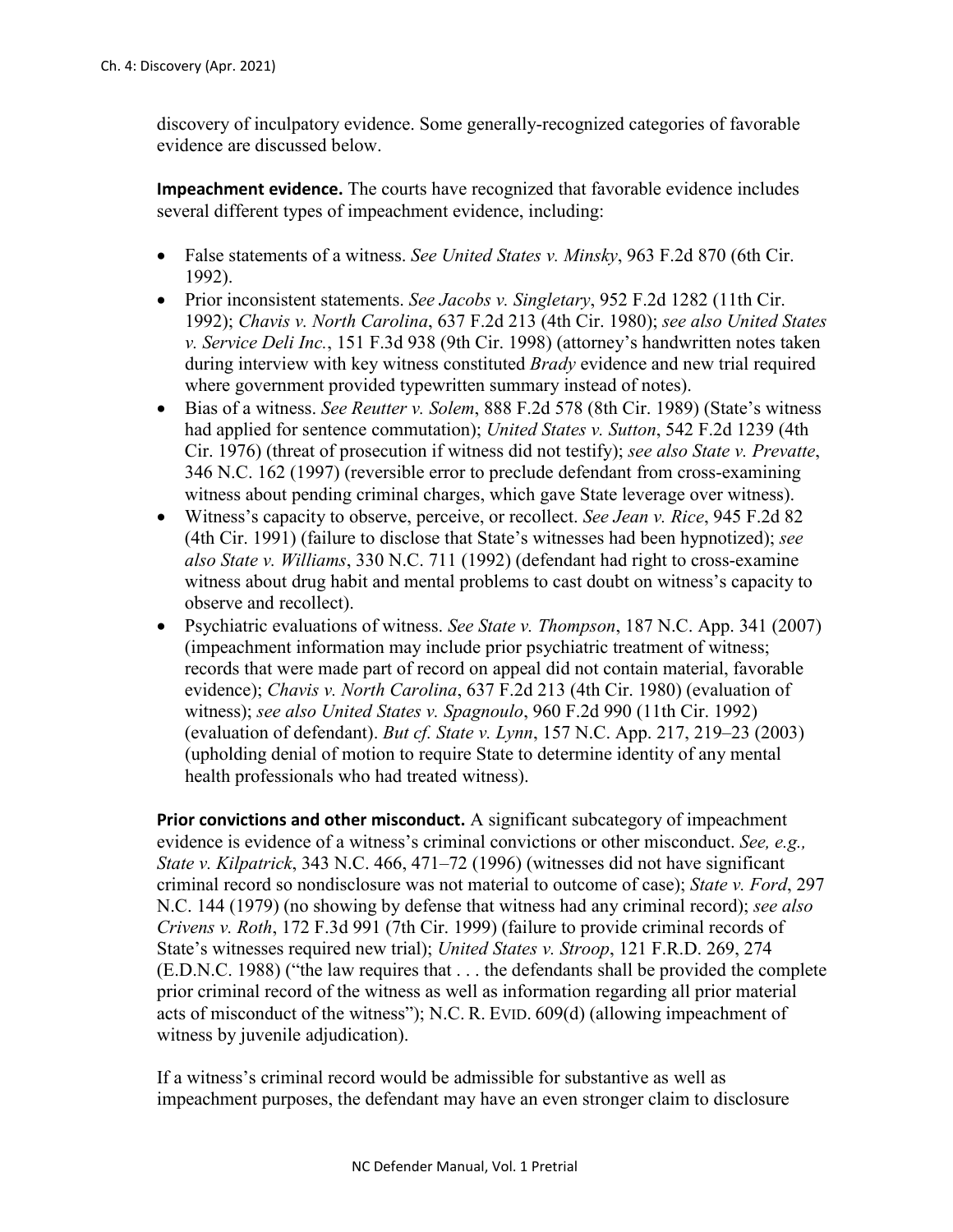under *Brady*. For example, in cases in which the defendant intends to claim self-defense, the victim's criminal record (and other misconduct) may be relevant to why the defendant believed it necessary to use force to defend himself or herself. *See Martinez v. Wainwright*, 621 F.2d 184 (5th Cir. 1980) (requiring disclosure of victim's rap sheet, which confirmed defendant's fear of victim and supported self-defense claim).

**Evidence discrediting police investigation and credibility, including prior misconduct by officers.** Information discrediting "the thoroughness and even the good faith" of an investigation are appropriate subjects of inquiry for the defense. *Kyles v. Whitley*, 514 U.S. 419, 445 (1995) (information discrediting caliber of police investigation and methods employed in assembling case).

Personnel files of law enforcement officers may contain evidence that bears on an officer's credibility or discredits the investigation into the alleged offense, including prior misconduct by officers. Several cases have addressed the issue, in which the courts followed the usual procedure of conducting an in camera review to determine whether the files contained material, exculpatory information. *See State v. Raines*, 362 N.C. 1, 9–10 (2007) (reviewing officer's personnel file, which trial court had placed under seal, and finding that it did not contain exculpatory information to which the defendant was entitled); *State v. Cunningham*, 344 N.C. 341, 352–53 (1996) (finding that officer's personnel file was not relevant where defendant shot and killed officer as officer was walking around police car); *Milke v. Ryan*, 711 F.3d 998 (9th Cir. 2013) (granting habeas relief where defendant was denied access to detective's personnel records, which indicated that detective had lied under oath to secure convictions in other cases and engaged in other misconduct); *United States v. Veras*, 51 F.3d 1365 (7th Cir. 1995) (personnel information bearing on officer's credibility was favorable but was not sufficiently material to require new trial for failure to disclose); *United States v. Henthorn*, 931 F.2d 29 (9th Cir. 1991) (requiring in camera review of personnel files of officers for impeachment evidence); *United States v. Kiszewski*, 877 F.2d 210 (2d Cir. 1989) (to same effect); *see also* Jeff Welty, *[Must Officers' Prior Misconduct Be](http://nccriminallaw.sog.unc.edu/?p=3575)  [Disclosed in Discovery?](http://nccriminallaw.sog.unc.edu/?p=3575)*, N.C. CRIM. L., UNC SCH. OF GOV'T BLOG (May 8, 2012) (recognizing that officer's prior dishonesty or misconduct may be material, impeachment evidence in the pending case).

To avoid disputes over the proper recipient, counsel should consider directing a motion to produce the files to the applicable law-enforcement agency as well as to the prosecution. *See State v. Golphin*, 352 N.C. 364, 403–05 (2000) (finding no violation of State's statutory discovery obligations because, among other reasons, officer's personnel files were not in possession, custody, or control of prosecutor); *State v. Smith*, 337 N.C. 658, 663–64 (1994) (defense requested documentation of any internal investigation of any law enforcement officer whom the State intended to call to testify at trial; court finds that motion was fishing expedition and that State was not required to conduct independent investigation to determine possible deficiencies in case).

Sample motions for police personnel records are available in the [Adult Criminal Motions](https://www.ncids.org/adult-criminal-cases/adult-criminal-motions/) section of the IDS website.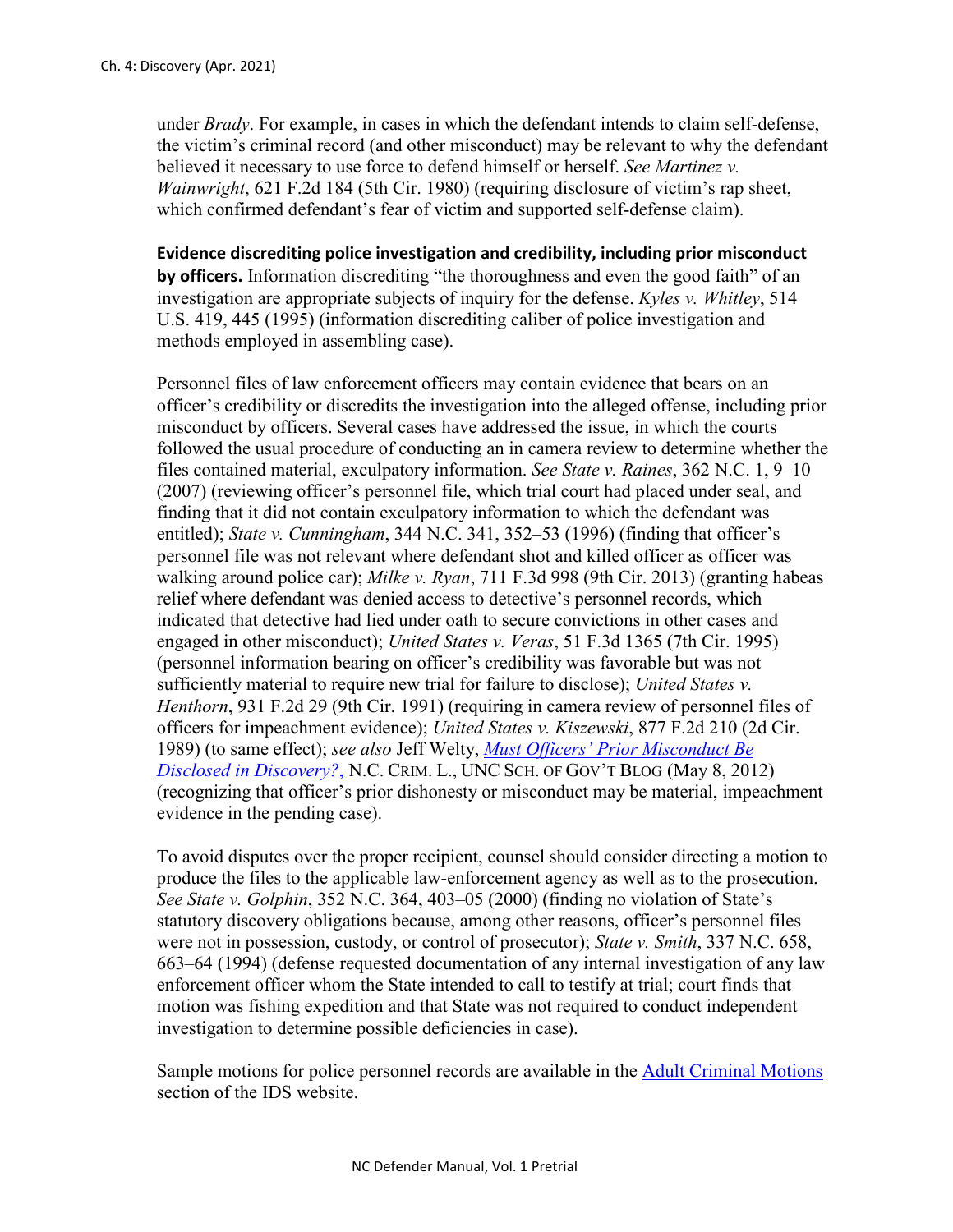**Other favorable evidence.** Listed below are several other categories of evidence potentially subject to disclosure.

- Evidence undermining identification of defendant. *See Kyles v. Whitley*, 514 U.S. 419, 444 (1995) (evolution over time of eyewitness's description); *McDowell v. Dixon*, 858 F.2d 945 (4th Cir. 1988) (witnesses' testimony differed from previous accounts); *Lindsey v. King*, 769 F.2d 1034 (5th Cir. 1985) (eyewitness stated he could not identify person in initial police report and later identified defendant at trial); *Cannon v. Alabama*, 558 F.2d 1211 (5th Cir. 1977) (witness identified another).
- Evidence tending to show guilt of another. *See Barbee v. Warden,* 331 F.2d 842 (4th Cir. 1964) (forensic reports indicated that defendant was not assailant).
- Physical evidence. *See United States ex rel. Smith v. Fairman,* 769 F.2d 386 (7th Cir. 1985) (evidence that gun used in shooting was inoperable).
- "Negative" exculpatory evidence. *See Jones v. Jago,* 575 F.2d 1164 (6th Cir. 1978) (statement of codefendant did not mention that defendant was present or participated).
- Identity of favorable witnesses. *See United States v. Cadet,* 727 F.2d 1453 (9th Cir. 1984) (witnesses to crime that State does not intend to call); *Freeman v. Georgia,* 599 F.2d 65 (5th Cir. 1979) (whereabouts of witness); *Collins v. State,* 642 S.W.2d 80 (Tex. App. 1982) (failure to disclose correct name of witness who had favorable evidence).

### **D. Material to Outcome**

**Standard.** In addition to being "favorable" to the defense, evidence must be material to the outcome of the case. Evidence is material, and constitutional error results from its nondisclosure, "if there is a reasonable probability that, had the evidence been disclosed to the defense, the result of the proceeding would have been different." *United States v. Bagley*, 473 U.S. 667, 682 (1985).

**Impact of** *Kyles v. Whitley***.** To reinforce the prosecution's duty to disclose, the U.S. Supreme Court in *Kyles*, 514 U.S. 419 (1995), emphasized four aspects of the materiality standard.

- The defendant does not need to show that more likely than not (i.e., by a preponderance of evidence) he or she would have received a different verdict with the undisclosed evidence, but whether in its absence the defendant received a fair trial that is, "a trial resulting in a verdict worthy of confidence." A "reasonable probability" of a different verdict is shown when suppression of the evidence "undermines confidence in the outcome of the trial." *Kyles*, 514 U.S. at 434 (citation omitted).
- The materiality standard is not a sufficiency-of-evidence test. The defendant need not prove that, after discounting inculpatory evidence in light of the undisclosed favorable evidence, there would not have been enough left to convict. Instead, the defendant must show only that favorable evidence could reasonably place the whole case in such a different light as to undermine confidence in the verdict. *Id.* at 434–35.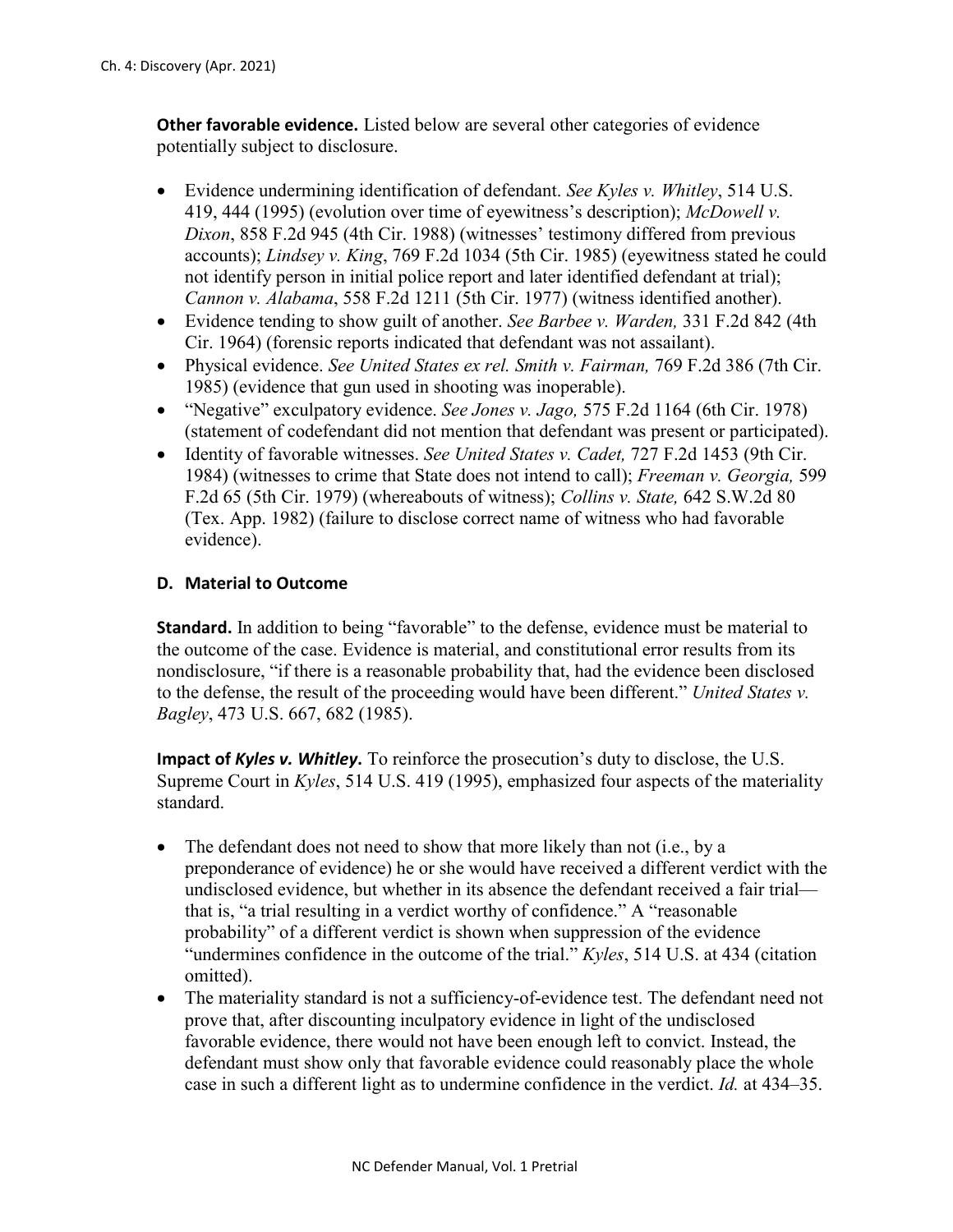- Once a reviewing court finds constitutional error, there is no harmless error analysis. A new trial is required. *Id.*
- The suppressed favorable evidence must be considered collectively, not item-by-item. The reviewing court must consider the net effect of all undisclosed favorable evidence in deciding whether the point of "reasonable probability" is reached. *Id.* at 436–37.

**Application before and after trial.** The standard of materiality is essentially a retrospective standard—one that appellate courts apply after conviction in viewing the impact of undisclosed evidence on the outcome of the case. How does the materiality standard apply prospectively, when prosecutors and trial courts determine what must be disclosed? As a practical matter, the materiality standard may be lower before trial because the judge and prosecutor must speculate about how evidence will affect the outcome of the case. *See Kyles*, 514 U.S. 419, 439 ("prosecutor anxious about tacking too close to the wind will disclose a favorable piece of evidence"); *United States v. Agurs*, 427 U.S. 97, 106 (1976) ("if a substantial basis for claiming materiality exists, it is reasonable to require the prosecution to respond either by furnishing the information or by submitting the problem to the trial judge"); *Lewis v. United States*, 408 A.2d 303 (D.C. 1979) (court recognizes difficulty in applying material-to-outcome standard before outcome is known and therefore holds that on pretrial motion defendant is entitled to disclosure if "substantial basis" for claiming materiality exists).

#### **E. Time of Disclosure**

The prosecution must disclose favorable, material evidence in time for the defendant to make effective use of it at trial. *See State v. Canady*, 355 N.C. 242 (2002) (defendant had right to know of informants in timely manner so he could interview individuals and develop leads; new trial ordered); *State v. Taylor*, 344 N.C. 31, 50 (1996) (*Brady* obligations satisfied "so long as disclosure is made in time for the defendants to make effective use of the evidence"); *State v. Spivey*, 102 N.C. App. 640, 646 (1991) (finding no violation on facts but noting that courts "strongly disapprove of delayed disclosure of *Brady* materials" (citation omitted)); *see also Leka v. Portuondo*, 257 F.3d 89 (2d Cir. 2001) (disclosure of key witness nine days before opening arguments and 23 days before defense began case afforded defense insufficient opportunity to use information); *United States v. Starusko*, 729 F.2d 256, 261 (3d Cir. 1984) ("longstanding policy of encouraging early production"); *United States v. Campagnuolo*, 592 F.2d 852, 859 (5th Cir. 1979) ("It should be obvious to anyone involved with criminal trials that exculpatory information may come too late if it is only given at trial . . . ." (citation omitted)); *Grant v. Alldredge*, 498 F.2d 376 (2d Cir. 1974) (failure to disclose before trial required new trial). Consequently, trial courts often require the prosecution to disclose *Brady* evidence before trial.

Several appellate decisions have found that disclosure at trial satisfied the prosecution's *Brady* obligations. These rulings rest on the materiality requirement, however, under which the court assesses whether there was a reasonable probability of a different result had the defendant learned of the particular information earlier. The rulings do not create a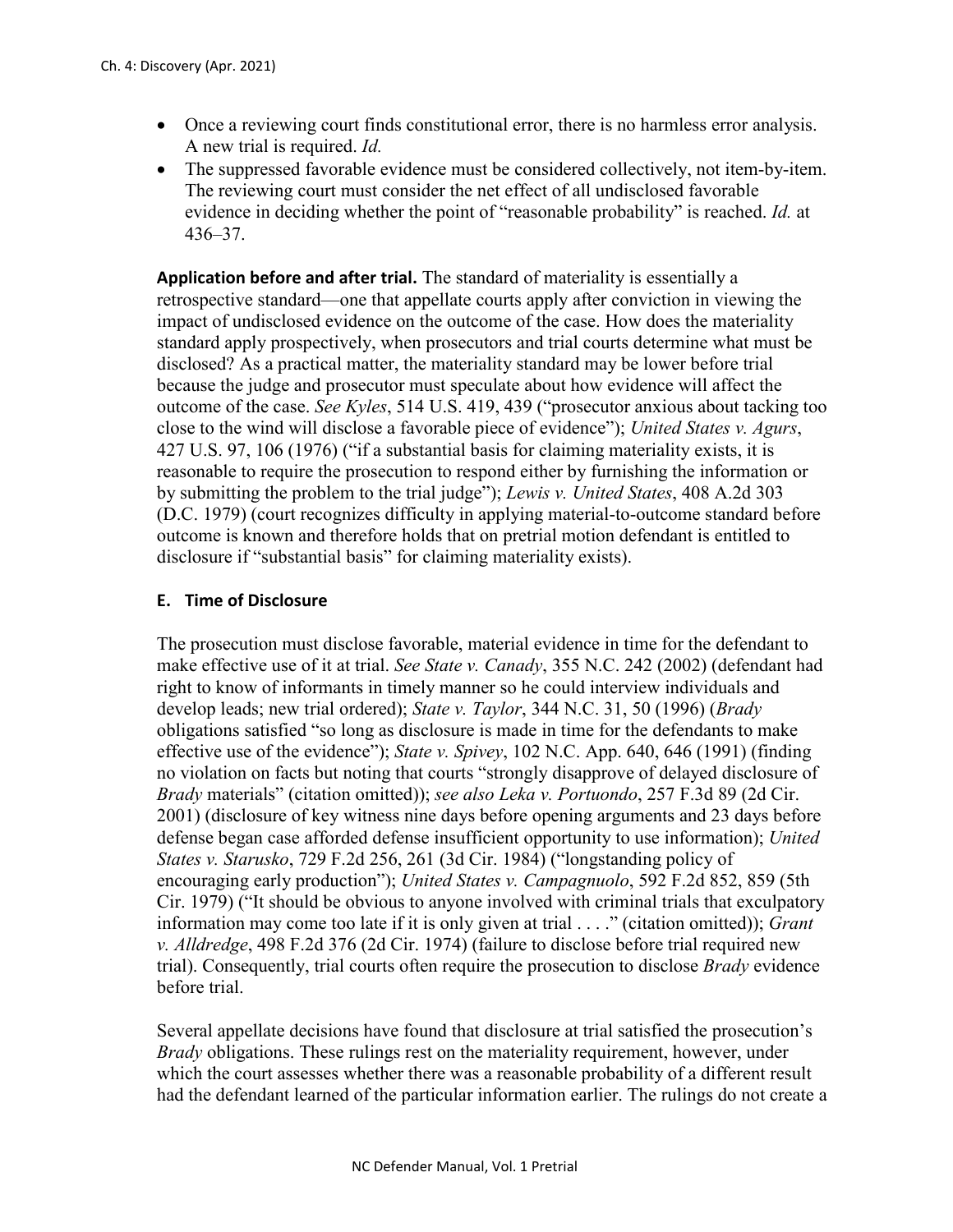rule that the prosecution may delay disclosure until trial; nor do they necessarily reflect the actual practice of trial courts.

## **F. Admissibility of Evidence**

The prosecution must disclose favorable, material evidence even if it would be inadmissible at trial. *See State v. Potts*, 334 N.C. 575 (1993) (evidence need not be admissible if it would lead to admissible exculpatory evidence), *citing Maynard v. Dixon*, 943 F.2d 407, 418 (4th Cir. 1991) (indicating that evidence must be disclosed if it would assist the defendant in discovering other evidence or preparing for trial); *see also* 6 LAFAVE, CRIMINAL PROCEDURE § 24.3(b), at 430–31 (discussing approaches taken by courts on this issue).

# **G. Need for Request**

At one time, different standards of materiality applied depending on whether the defendant made a general request for *Brady* evidence, a request for specific evidence, or no request at all. In *United States v. Bagley*, 473 U.S. 667 (1985), and then *Kyles v. Whitley*, 514 U.S. 419 (1995), the U.S. Supreme Court confirmed that a single standard of materiality exists and that the prosecution has an obligation to disclose favorable, material evidence whether or not the defendant makes a request.

Defense counsel still should make a request for *Brady* evidence, which should include all generally recognized categories of favorable information and to the extent possible specific evidence pertinent to the case and the basis for believing the evidence exists. (Counsel may need to make follow-up requests and motions as counsel learns more about the case.) Specific requests may be viewed more favorably by the courts. *See Bagley*, 473 U.S. 667, 682–83 ("the more specifically the defense requests certain evidence, thus putting the prosecutor on notice of its value, the more reasonable it is for the defense to assume from the nondisclosure that the evidence does not exist, and to make pretrial and trial decisions on the basis of this assumption"; reviewing court may consider "any adverse effect that the prosecutor's failure to respond might have had on the preparation or presentation of the defendant's case"); *State v. Smith*, 337 N.C. 658, 664 (1994) ("State is not required to conduct an independent investigation to determine possible deficiencies suggested by defendant in State's evidence").

#### **H. Prosecutor's Duty to Investigate**

**Law-enforcement files.** Numerous cases have held that favorable, material evidence within law-enforcement files, or known to law-enforcement officers, is imputed to the prosecution and must be disclosed. *See, e.g., Kyles v. Whitley*, 514 U.S. 419, 437 (1995) ("individual prosecutor has a duty to learn of any favorable evidence known to the others acting on the government's behalf in the case, including the police"; good or bad faith of individual prosecutor is irrelevant to obligation to disclose); *State v. Bates*, 348 N.C. 29 (1998) (*Brady* obligates prosecution to obtain information from SBI and various sheriffs' departments involved in investigation); *State v. Smith*, 337 N.C. 658 (1994) (prosecution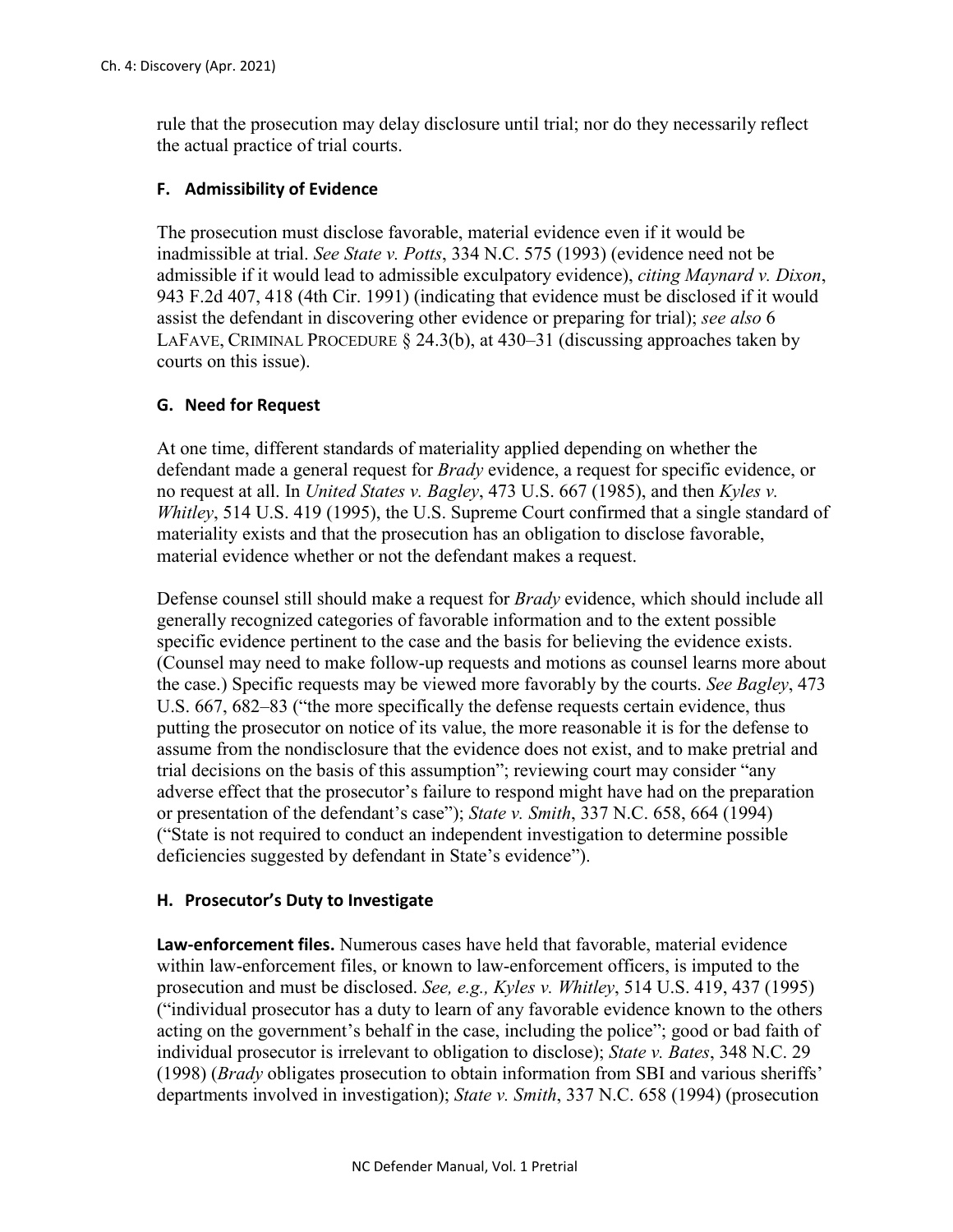deemed to have knowledge of information in possession of law enforcement); *see also Youngblood v. West Virginia*, 547 U.S. 867 (2006) (per curiam) (remanding to allow state court to address *Brady* issue where officer suppressed a note that contradicted State's account of events and directly supported defendant's version); *United States v. Perdomo*, 929 F.2d 967 (3d Cir. 1991) (prosecutors have obligation to make thorough inquiry of all law enforcement agencies that had potential connection with the witnesses); *Barbee v. Warden*, 331 F.2d 842 (4th Cir. 1964) (prosecutor's lack of knowledge did not excuse failure by police to reveal information).

**Files of other agencies.** The prosecution's obligation to obtain and disclose evidence in the possession of other agencies (such as mental health facilities or social services departments) depends on the extent of the agency's involvement in the investigation and the prosecution's knowledge of and access to the evidence. *See supra* § 4.3B, Agencies Subject to Disclosure Requirements (discussing similar issue under discovery statute); *Martinez v. Wainwright*, 621 F.2d 184 (5th Cir. 1980) (prosecution obligated to disclose evidence in medical examiner's possession; although not a law-enforcement agency, medical examiner's office was participating in investigation); *United States v. Deutsch*, 475 F.2d 55 (5th Cir. 1973) (prosecution obligated to obtain personnel file of postal employee who was State's principal witness), *overruled in part on other grounds by United States v. Henry*, 749 F.2d 203 (5th Cir. 1984); *United States v. Hankins*, 872 F. Supp. 170, 173 (D.N.J. 1995) ("when the government is pursuing both a civil and criminal prosecution against a defendant stemming from the same underlying activity, the government must search both the civil and criminal files in search of exculpatory material"; prosecution obligated to search related files in civil forfeiture action).

If the prosecution's access to the evidence is unclear, defense counsel may want to make a motion to require the entity to produce the records or make a motion in the alternative—that is, counsel can move for an order requiring the prosecution to obtain the records and review them for *Brady* material or, in the alternative, for an order directing the agency to produce the records. A subpoena directed at the entity may be another option as well. *See infra* § 4.6A, Evidence in Possession of Third Parties.

#### **I. Defendant's Knowledge of Evidence**

*United States v. Agurs*, 427 U.S. 97 (1976), held that the prosecution violates its *Brady*  obligations by failing to disclose favorable, material evidence known to the prosecution but unknown to the defense. As a result, the courts have held that nondisclosure does not violate *Brady* if the defendant knows of the evidence and has access to it. *See State v. Wise*, 326 N.C. 421 (1990) (defendant knew of examination of rape victim and results; prosecution's failure to provide report therefore not *Brady* violation); *see also Boss v. Pierce*, 263 F.3d 734, 740 (7th Cir. 2001) (declining to find that any information known to a defense witness is imputed to the defense for *Brady* purposes); 6 LAFAVE, CRIMINAL PROCEDURE § 24.3(b), at 438–40 (defendant must know not only of existence of evidence but also of its potentially exculpatory value).